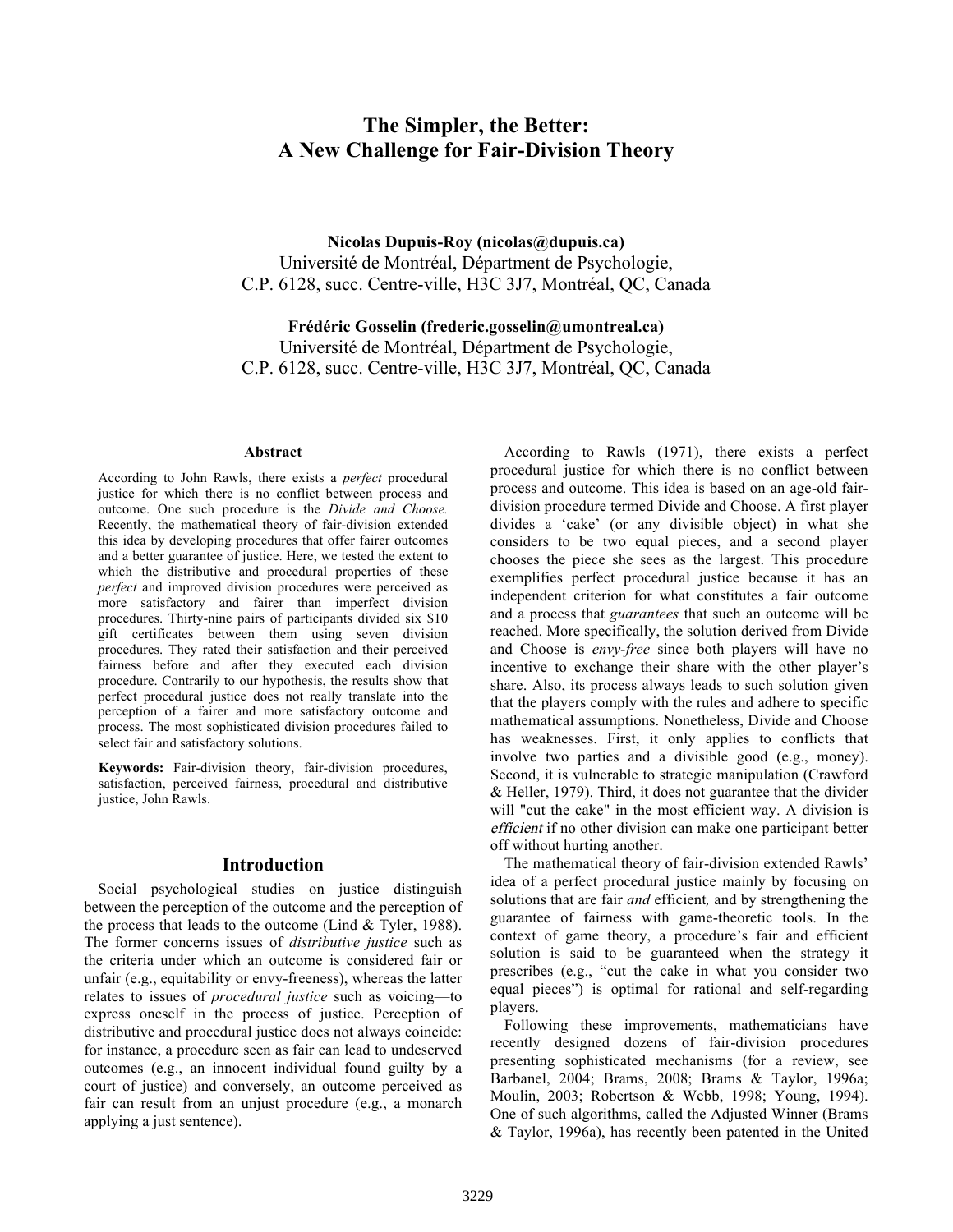States by New York University (U.S. Patent 5983205). This procedure guarantees an envy-free, equitable and efficient solution (a brief description of the procedure is provided at viscog.psy.umontreal.ca/~nicolas/FDAs.pdf). It has been shown to be useful to resolve bipartite conflicts involving indivisible goods such as divorces (Brams & Taylor, 1996b) and international disputes (Denoon & Brams, 1997; Massoud, 2000).

Despite their immense potential for conflict resolution, very few empirical studies have put fair-division procedures to the test (Daniel & Parco, 2005; Dupuis-Roy & Gosselin, 2009, submitted; Pratt & Zeckhauser, 1990; Schneider & Krämer, 2004). Therefore, many key issues regarding the distributive and procedural determinants of justice involved in the implementation of fair-division procedures with humans have yet to be investigated. The following experiment examines how Rawls' theoretical notion of procedural perfection translates into the perception of a fair and satisfactory process and outcome.

|  |  |  | Table 1. List of the main properties of seven fair-division procedures. |  |  |  |  |
|--|--|--|-------------------------------------------------------------------------|--|--|--|--|
|  |  |  |                                                                         |  |  |  |  |

| Name                      | Criteria<br>of fairness                     | Guarantee<br>of fairness |
|---------------------------|---------------------------------------------|--------------------------|
| <b>Strict Alternation</b> | None                                        | None                     |
| Balanced<br>Alternation   | None                                        | None                     |
| Divide and<br>Choose      | Envy-freeness                               | Weak                     |
| <b>Adjusted Knaster</b>   | Envy-freeness<br>Equitability<br>Efficiency | Strong                   |
| Adjusted Winner           | Envy-freeness<br>Equitability<br>Efficiency | Strong                   |
| Compensation<br>Procedure | Envy-freeness<br>Efficiency                 | Strong                   |
| Price Procedure           | Envy-freeness<br>Efficiency                 | Strong                   |

# **Hypotheses**

Based on Rawls' theoretical conception of procedural justice, we expect fair-division procedures to produce more satisfactory outcomes and elicit more confidence in the process of justice than *imperfect* procedures, that is, procedures which do not implement any criterion of fairness or do not offer any guarantee of reaching such a criterion (Hypothesis 1). To test this hypothesis, a selection of fairdivision procedures will be compared with two imperfect procedures: the Strict Alternation and the Balanced Alternation. In the Strict Alternation, one participant from a pair of participants, say P1, is randomly chosen to select a first object; then the other participant, say P2, selects another object; previous steps are repeated until all objects are chosen. The Balanced Alternation is simply an improved version of the Strict Alternation where the selection cycle is balanced: when there are four objects, the selection cycle becomes P1-P2-P2-P1 rather than P1-P2-P1-P2. These procedures do not meet any criterion of fairness *per se* and are thus not considered mathematically fair (Brams & Taylor, 1996). Nonetheless, the Strict Alternation is still used nowadays by juridical institutions to divide inheritances or family patrimonies.

Considering the recent improvements brought by fairdivision theory, one can also expect more sophisticated fairdivision procedures such as the Adjusted Winner to perform better than more simple and intuitive ones such as the Divide and Choose (Hypothesis 2). This hypothesis will be tested by contrasting the perception toward distributive and procedural properties of four sophisticated fair-division procedures (the Adjusted Knaster by Raith, 2000; the Adjusted Winner by Brams & Taylor, 1996a; the Compensation Procedure by Haake, Raith & Su, 2000; the Price Procedure by Pratt, 2007) with a simple one (the Divide and Choose). Note that all these division procedures are described at

#### viscog.psy.umontreal.ca/~nicolas/FDAs.pdf.

As shown in Table 1, the four most sophisticated fairdivision procedures that were selected for this experiment all guarantee at least an envy-free and efficient outcome (column 2). The Adjusted Knaster and the Adjusted Winner also guarantee *equitability.* A solution is equitable when all players put the same value on their own share. The guarantee of fairness of these procedures is considered strong because the strategies they prescribe also lead to an optimal outcome for rational and self-regarding participants (column 3). Since the Divide and Choose is vulnerable to strategic manipulation (Crawford & Heller, 1979), its guarantee of fairness is considered weak.

### **Experimental Design**

To disentangle the distributive and procedural properties of a fair-division procedure, the subject's perception of a division solution will be measured before and after she applies a given procedure. In this context, a change of perception can be readily attributed to the procedural properties since the distributive properties remain constant. The perception of the procedural and distributive properties will be assessed by a direct subjective measure of perceived fairness and satisfaction. If the former specifically elicits judgments based on interpersonal comparisons and social values, the latter could integrate everything that influences one's well-being—including fairness.

The seven division procedures will be tested in the context of the division of six \$10 gift certificates between two participants. First, the participants will rate their satisfaction and perceived fairness regarding the 64 possible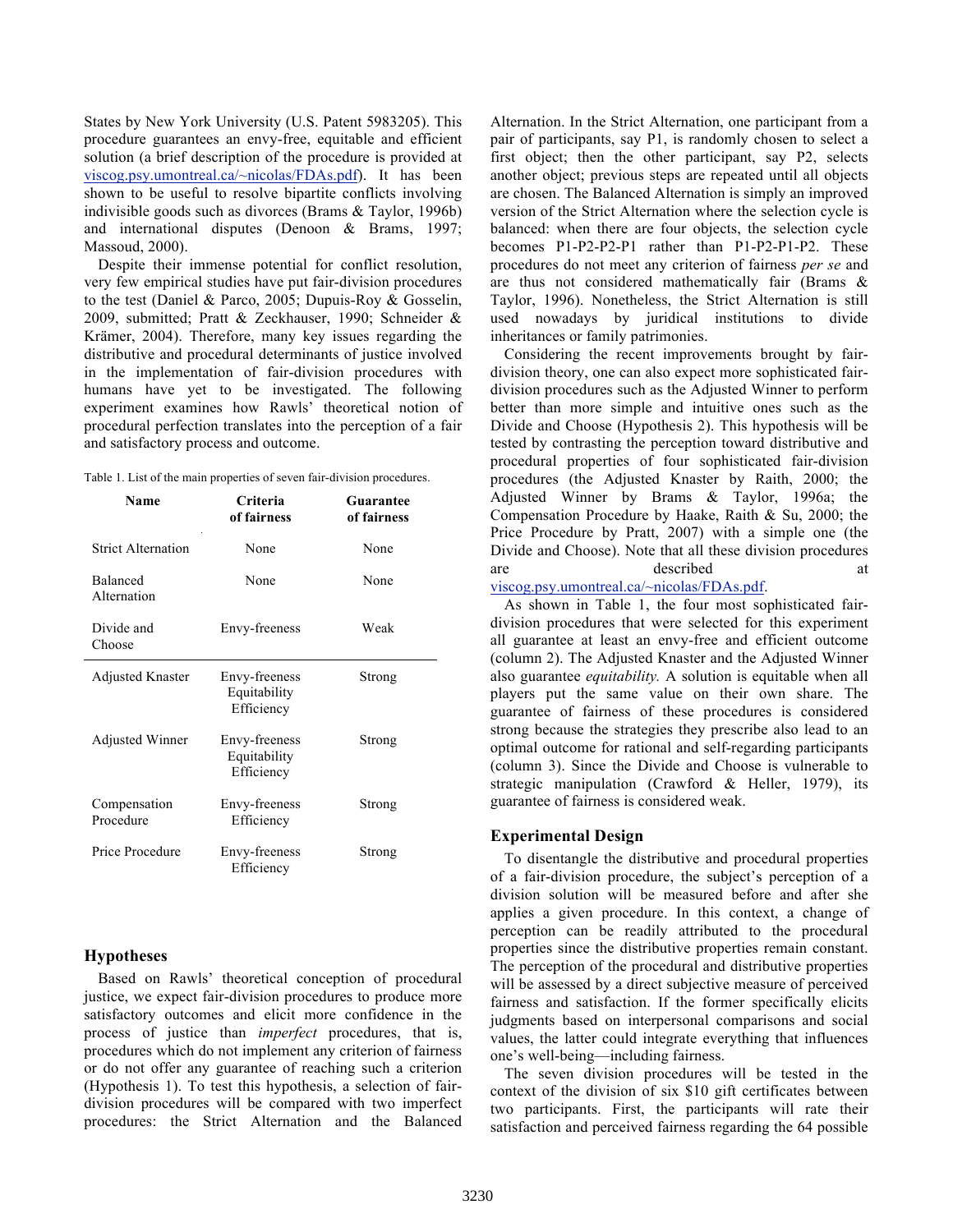discrete division solutions; then, they will learn and execute each division procedure in a random order; and finally, they will rate their satisfaction and perceived fairness regarding the division solution provided by each procedure.

### **Methods**

# **Participants**

Thirty-nine dyads of students from the Université de Montréal (mostly from the Departments of Psychology and Mathematics) completed a three-hour lab experiment. Twenty dyads were friends (20 men and 20 women) who had known each other for at least three years  $(M=8.37)$ years; SD=4.73 years) and the remaining dyads were strangers (20 men and 18 women) that were randomly paired. All participants were naïve to the purpose of the experiment.

#### **Indivisible Goods**

Before the experiment, the participants were shown a list of 70 vendors (e.g., Esso, Canadian Tire, Starbucks) and had to select at least 15 vendors from which they would have liked to receive a \$10 gift certificate. After the participants were paired in dyad, six vendors that were in both participants' selections were selected. Color pictures of these vendors were taken from the Internet and resized to span approximately the same surface of the computer monitor.

### **Apparatus**

The experiment was conducted on six computers (PC and Macintosh) that were linked to a server through a local area network. Experimental programs displaying the instructions (or questions) and recording the answers were written for the Matlab environment.

## **Experimental Procedure**

On their arrival in the lab, all dyads were brought into a large computer room and were seated opposite to each other. Those in the "stranger" group were told that they would be randomly paired with a stranger who was conducting the experiment in another experimental room. After being instructed to remain silent, they were told that the goal of the experiment was to divide six \$10 gift certificates between them and their partner with the help of seven division procedures that they would have to learn and apply. They were advised to pay close attention to the instructions even if the local computer would perform all mathematical computations required by the procedure. They were asked to engage in this experiment as if they were part of a problematic family succession in which they had to split the six gift certificates. Finally, they were told that the division solutions they would obtain from the division procedures would determine which gift certificates they would receive as a compensation for their participation.

The experiment lasted approximately three hours and involved three steps. (1) Participants first answered some questions regarding their socioeconomic status, their level of education and their level of friendship with their partner. Then, they were shown images of the six disputed certificates and were asked to express their preferences for every item by distributing a total of 100 points over them (the more points attributed to an item, the greater the preference). (2) Next, the participants rated their satisfaction and their perceived fairness toward the 64 possible discrete ways of dividing six items between two persons. For each rating, a division solution was displayed on the monitor screen until a response was given: the top row contained the items given to the participant and the bottom row contained the items given to his/her partner. Participants were told to use a scroll bar to express their level of satisfaction or fairness associated with the illustrated division solution on a scale ranging from 0 ('not satisfied at all' or 'totally unfair') to 100 ('fully satisfied' or 'totally fair'). Note that the division solutions were presented in a random order. (3) Participants read a brief description of a given division procedure and answered three questions assessing their comprehension. After having correctly answered all questions, they were submitted to five practice trials during which they applied the procedure with a fictitious partner (the computer) whose preferences for the six items were public. Then, they applied the fair-division procedure with their partner and evaluated their satisfaction and perceived fairness toward its division solution. They repeated this process seven times, one time per procedure. The order in which each dyad applied the procedures was randomized.

## **Results**

Figure 1 shows the average satisfaction (upper plot) and perceived fairness (lower plot) measured before (left side) and after (right side) the implementation of the fair-division procedures (*x*-axis). At first glance, these group results contradict our hypotheses: the solutions produced by the most sophisticated fair-division procedures are perceived as less fair and less satisfactory than the ones derived from the imperfect and simple procedures. Even more surprisingly, the Strict Alternation produced, on average, the fairest solutions of all. In order to better understand these seemingly counterintuitive results, the procedural and distributive factors will be disentangled with analyses of variance.

First, a MANOVA was run to evaluate the differences between both assessment of the dependent variables (TIME) and possible interactions with the type of fair-division procedures (PROC). In addition to these three withinsubjects factors (dependent variables (DVs), TIME and PROC), we also examined the differences between the types of dyad (either consisting of friends or strangers). Wilks test revealed no difference between types of dyad (*F*(1,81)=0.01, *ns*) but significant interactions between PROC and TIME (*F*(6,81)=19.81, *p*<0.001), PROC and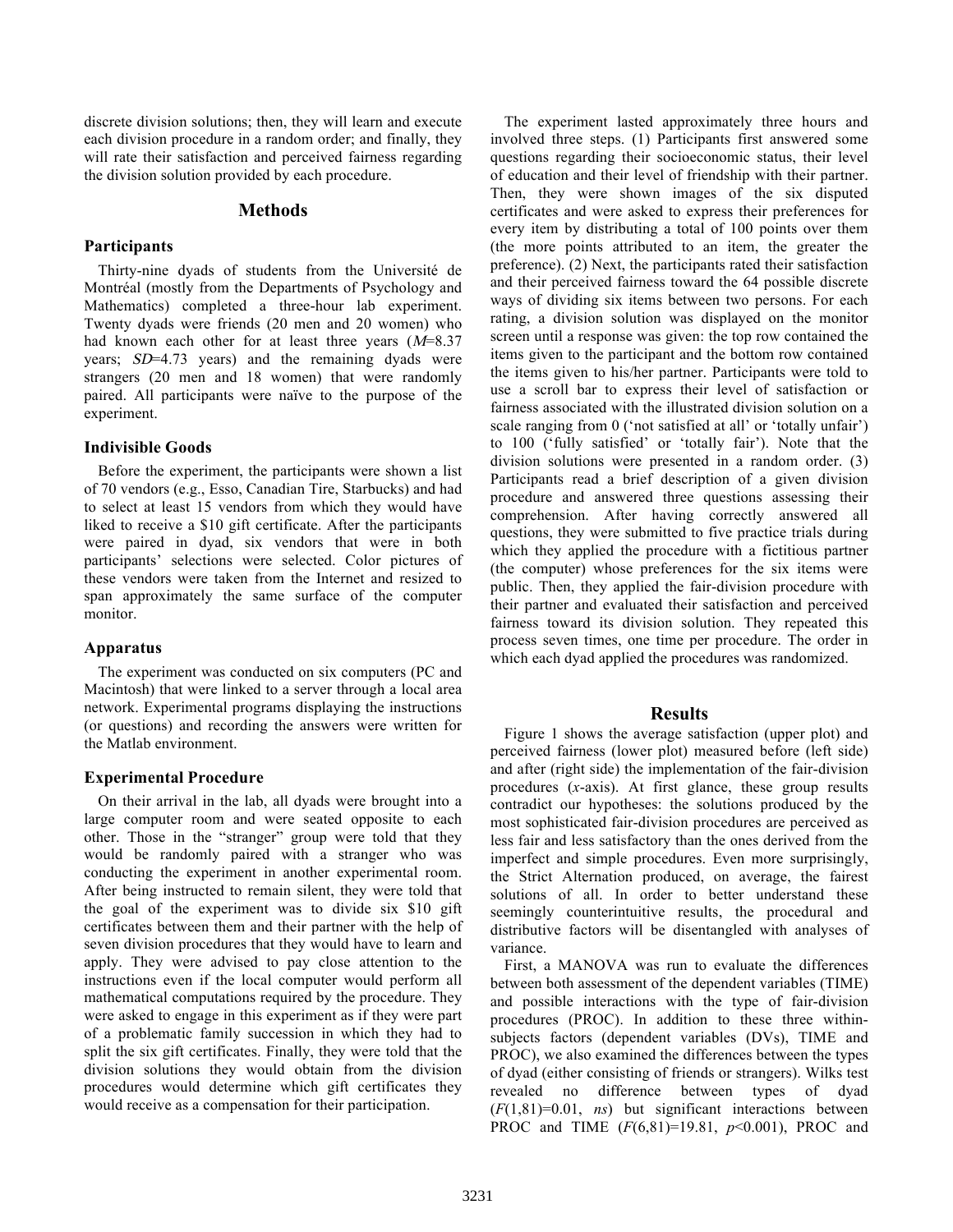DVs (*F*(6,81)=40.92, *p*<0.001), TIME and DVs (*F*(1,86)=6.29, *p*<0.02), and PROC, TIME and DVs  $(F(6,81)=13,49, p<0.001)$ . To boost the power of the analysis, types of dyad were pooled together, and a PROC x TIME within-subject ANOVA was performed on each DV separately (type I error was controlled with Bonferroni adjustments).

The first ANOVA was computed on satisfaction ratings. Results show a main effect of PROC (*F*(6,82)=9.53, *p*<0.001) and TIME (*F*(1,87)=42.05, *p*<0.001) but no interaction between them  $(F(6,82)=0.81, ns)$ . This means that the application of a fair-division procedure, regardless of its type, increased satisfaction. It also suggests that the differences between the procedures do not stem from their implementation *per se* but from the type of division solution they produced. In other words, procedures differ from one another because of their distributive*,* not their procedural properties.

A similar ANOVA was computed on perceived fairness. Results show two significant main effects and a significant interaction between PROC and TIME (*F*(6,82)=8.10, *p*<0.001). This means that the procedural properties of some division procedures had an effect on perceived fairness<sup>1</sup>. Statistical contrasts were computed at each level of PROC: we found that the Adjusted Knaster (*F*(1,87)=46.41,  $p$ <0.001) and the Compensation Procedure ( $F(1,87)$ =16.91,  $p<0.001$ ) had a significant positive effect on the perceived fairness. This indicates that even though imperfect and simple procedures produced the fairest solutions, their procedural properties had no positive effect on the perception of fairness. This is also true for the Adjusted Winner and the Price Procedure. An additional statistical contrast run on difference scores ('after' minus 'before') also revealed that the procedural properties of the sophisticated procedures had a larger positive effect on the perceived fairness than the simple ones  $(t=8.28, p<0.001)$ .

Given that we tested only seven fair-division procedures, one could wonder if the best solutions they generated were really the fairest and the most satisfactory. To assess this question, the solutions of the best division procedures were contrasted with the MaxSum solutions, that is, the solutions that maximized the sum of both participants ratings (see MaxSum in Figure 1). Results show that the MaxSum solutions were significantly more satisfactory than the Divide and Choose's solutions  $(t(87)=3.23, p<0.002)$  and significantly fairer than the Strict Alternation's solutions (*t*(87)=2.61, *p*<0.02).

#### **Discussion**

Following Rawls' theoretical notion of perfect procedural justice, this experiment tested the extent to which the distributive and procedural properties of the most sophisticated fair-division procedures (the Adjusted Knaster, the Adjusted Winner, the Compensation Procedure and the Price Procedure) were perceived as more satisfactory and fairer than simple (the Divide and Choose) and imperfect procedures (the Balanced Alternation, the Strict Alternation).



Figure 1. The average satisfaction and perceived fairness ratings (in percentiles) of seven fair-solutions generated by seven fair-division procedures, namely the Strict Alternation (SA), the Balanced Alternation (BA), the Adjusted Winner (AW), the Adjusted Knaster (AK), the Price Procedure (PP), the Divide and Choose (DC) and the Compensation Procedure (CP). Left-side error bars represent the first assessment of a division solution and the right-side error bars represent the assessment of a division following the implementation of a given division procedure. Error bars represent two standard errors. MaxSum represents the best tested alternative solution.

Thirty-nine pairs of students divided six \$10 gift certificates between them using seven division procedures. They rated their satisfaction and their perceived fairness regarding the 64 possible discrete division solutions; then, they learned and executed each division procedure; and finally, they rated their satisfaction and their perceived fairness regarding the discrete division solution prescribed by each procedure. This experimental design allowed us to disentangle the effect of the procedural and distributive

 <sup>1</sup> Note that there was no linear trend between the order in which the participants applied the procedures and the satisfaction  $(r=0.08, ns)$  or the perceived fairness (r=-0.06, ns) ratings. Thus, we consider these repeated measures as being independent from each other.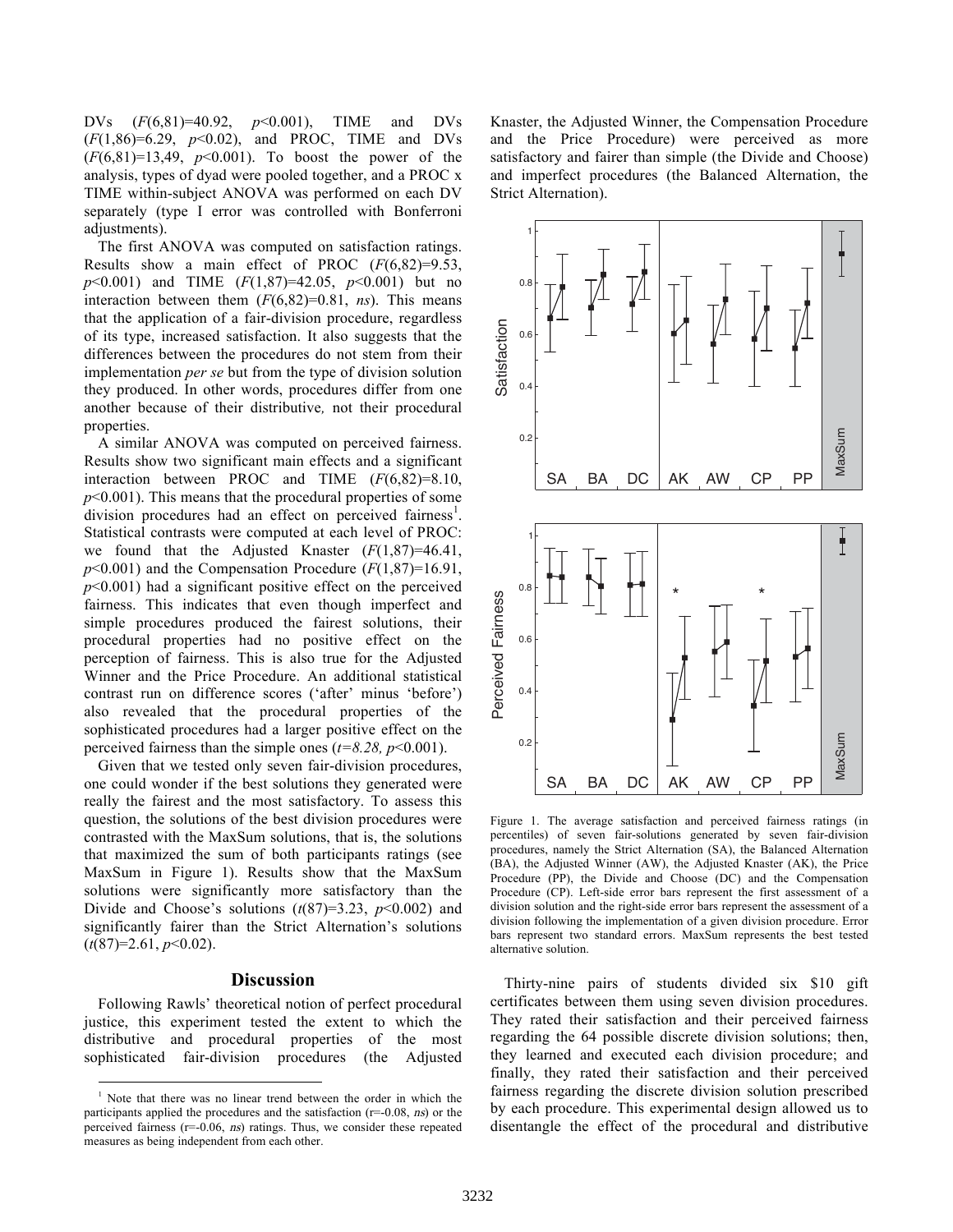properties of each fair-division procedure on the satisfaction and perceived fairness.

Contrarily to our hypothesis, the results show that perfect procedural justice does not really translate into the perception of a fairer and more satisfactory outcome and process. The results also refute the idea that recent improvements made to the procedural and distributive properties of fair-division procedures increased their positive impact on satisfaction and perceived fairness.

More specifically, the expected difference between sophisticated and imperfect (or simple) division procedures did not manifest itself in the satisfaction ratings. At the distributive level, we saw that the most satisfactory solutions came from simple and imperfect division procedures. At the procedural level, all division procedures had a similar positive impact on the satisfaction, suggesting that the mere application of a procedure, no matter which one, improved the participants' subjective well-being.

At first glance, the results on fairness suggest that the procedural properties of the most sophisticated division procedures did have a greater positive impact on the perception of fairness than simple and imperfect procedures. Notwithstanding, this positive procedural effect did not compensate for their weaknesses at the distributive level. By comparison, the simple and imperfect procedures produced solutions that were perceived as fairer even if it could not be ascribed to their procedural properties. Note that this absence of a procedural effect is unlikely to be due to a ceiling effect because there are more satisfactory and fairer solutions. In fact, of all the solutions rated by the dyads, 15.56% had a summed satisfaction higher than the Strict Alternation's solution and 16.18% had a summed perceived fairness greater than the Divide and Choose's solution—the two best division procedures.

Table 2. Multiple linear regressions between four distributive factors (column 1) and the two DVs. Regression coefficients, associated t-values (in parentheses) and statistical significance (asterisk) are shown.

| <b>Predictors</b> | <b>Satisfaction</b>  | Perceived<br><b>Fairness</b>      |
|-------------------|----------------------|-----------------------------------|
| Object equality   | 0.27<br>$(5.56)^*$   | 0.39<br>$(9.25)^*$                |
| Envy-free         | $-0.05$<br>$(-0.82)$ | 0.03<br>(0.46)                    |
| Equitability      | $-0.07$<br>$(-1.26)$ | 0.001<br>(0.03)                   |
| Efficiency        | 0.001<br>(0.05)      | $-0.28$<br>$(-4.18)$ <sup>*</sup> |

These results suggest that the most sophisticated fairdivision procedures have poor distributive justice, that is, they fail to select solutions that are perceived as fair and satisfactory. This is surprising given that they implement mathematically fairer solutions, which are also guaranteed against the most self-regarding and rational players. Hence, this raises the question whether the mathematical definitions of fairness match the implicit conception of fairness used by the participants. To answer this question, we performed a multiple linear regression between the criteria of justice met by the procedures' solutions (envy-freeness, equitability and efficiency) and each DV (satisfaction and perceived fairness).

Table 2 shows the regression coefficients of each factor and their associated t-values (in parentheses). The asterisks indicate significant t-values ( $p$ <0.0001). The results show that efficiency is negatively correlated with perceived fairness. This is consistent with the fact that inefficient procedures—the imperfect and simple ones—are also perceived as the fairest. This is also compatible with the observation of Herreiner and Puppe (2007) that a majority of participants are willing to sacrifice some efficiency in exchange of fairness. However, this result needs to be interpreted with caution because it probably does not generalize to all division contexts. In fact, although Fehr, Naef and Schmidt (2006) confirmed that most students were more concerned with equality than with efficiency, they also discovered that economics or business students were more concerned with efficiency than with equality.

Glancing at the best distributive solutions, we noticed that most exhibited an equal split of objects (i.e. three objects for each participant). In addition to the three standard criteria of justice, we thus added object equality—the distance to an equal split—in our analysis. We found that object equality is indeed positively correlated with both satisfaction and perceived fairness ratings. Object equality is usually not considered as a mathematical criterion of justice since it does not account for subjective preferences toward the objects. In fact, object equality does not entail envyfreeness, equitability or efficiency. Even if it is hard at this point to explain this preference for object equality over envy-freeness, equitability and efficiency, these results illustrate the mismatch between the implicit conception of fairness of humans and the mathematical conception of fairness.

Altogether, the results of this experiment show that the solutions from fair-division procedures could still be improved and that future work on fair-division should consider the psychological determinants of distributive and procedural fairness.

## **Acknowledgments**

Research supported by a SSHRC scholarship and a NSERC grant.

## **References**

Barbanel, J. B. (2004). The Geometry of Efficient Fair Division. Cambridge: Cambridge University Press.

Brams, S. J. (2008). Mathematics and Democracy: Designing Better Voting and Fair-Division Procedures. Princeton, NJ: Princeton University Press.